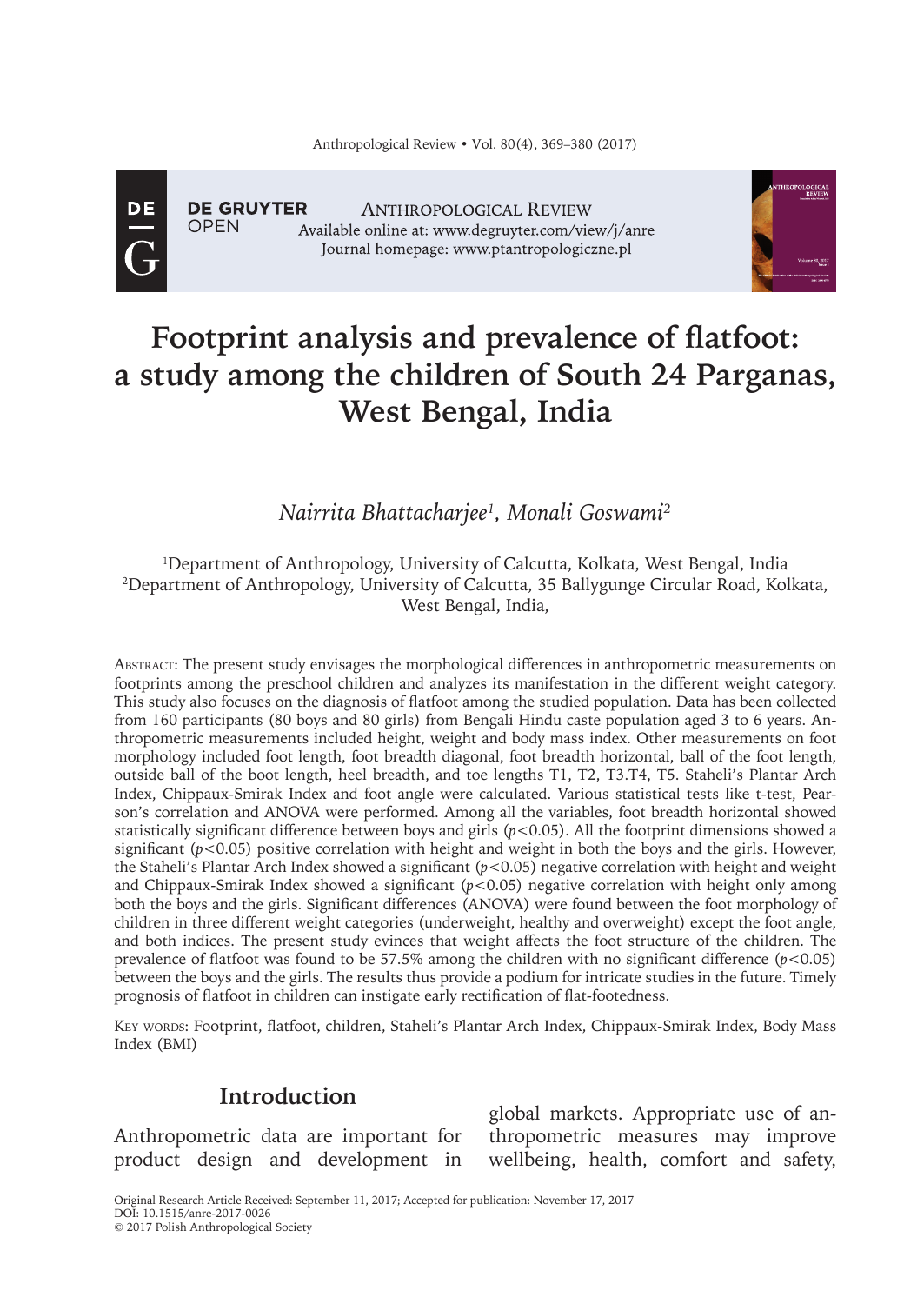especially for footwear design. In normal human growth, foot shape and proportions change progressively due to several aspects, however a key factor for foot development are mechanical stresses during bipedal locomotion. Foot dimension measurements are important for footwear design, fit evaluation and clinical application (Witana 2004).Therefore, the lasts used in children's footwear industry should fit the foot morphology according to user's foot dimensions to produce comfortable shoes, avoiding subsequent foot deformities for the rest of their lives (Delgado-Abellán et al. 2014; Mauch et al.2008). The morphology and functional development of the foot are influenced by internal factors (sex, genetics, and age) and external factors (footwear habits, loading, and physical activity (Echaari and Forriol 2003). Because the foot structure of children is not fully developed, the influence of ill-fitting shoes can prevent the normal development of the foot and result in problems and pathologies in both childhood and adulthood (Riddiford Harland et al. 2011) Therefore, footwear should be designed to satisfy the foot dimensions of children, according to the characteristics of the population (Jiménez-Ormeño et al. 2013).

The foot plays an important role in maintaining a static position and providing a stable base when performing functional activities (Chang et al.2012). While walking, it has responsibility for the absorption of ground reaction forces (GRF), adaptation to the floor and forward movement (Hillstorm et al. 2013). It plays a role in load support and shock absorption as well as providing balance and stabilization of the body during gait (Tsung et al. 2003; Deepashini et al. 2014). The foot arches are very important in terms of foot structure and biomechanics (Özdinc and Turanz 2016). Medial Longitudinal Arch and other foot arches appear when a child starts to walk, and the age up to six years is critical. It has been claimed that foot structuring continues up to 14 and even 16 years even though it might be slower (Chang et al. 2010). The morphology of human foot varies considerably due to the combined effects of heredity, lifestyle, and climatic factors (Ukoha et al. 2013). In addition, natural biological variance, age, population group, BMI, parity and sex have significant influences on the morphology of an individual's foot (Krauss et al*.* 2008).

Excess weight affects the foot structure of children. Childhood obesity is associated with long-term consequences for the musculoskeletal system, including misalignment of the lower limbs (Wearing et al. 2006). Children almost universally are "flat-footed" when they start walking(Nemeth 2011). Initial treatment options include activity modification, proper shoe and orthoses, exercises and medication (Halabchi et al. 2013). In the neonates and toddlers, it is known that a fat pad is present underneath the medial longitudinal arch of the infant foot while the arch develops; although this fat pad is thought to resolve between the ages of 2 and 5 years as the arch of the foot is formed (Mickle et al. 2006).

Different studies (Cheng et al. 1997; Hernandez et al 2007; Morrison et al. 2007; Chen et al. 2009) on measurements of foot have been conducted in worldwide scenario among the children and adult population. Studies conducted by Mauch et al. (2008) on children aged 2–14 years and found significant difference in foot types and Body Mass Index (BMI). Villaroya et al. (2009) conducted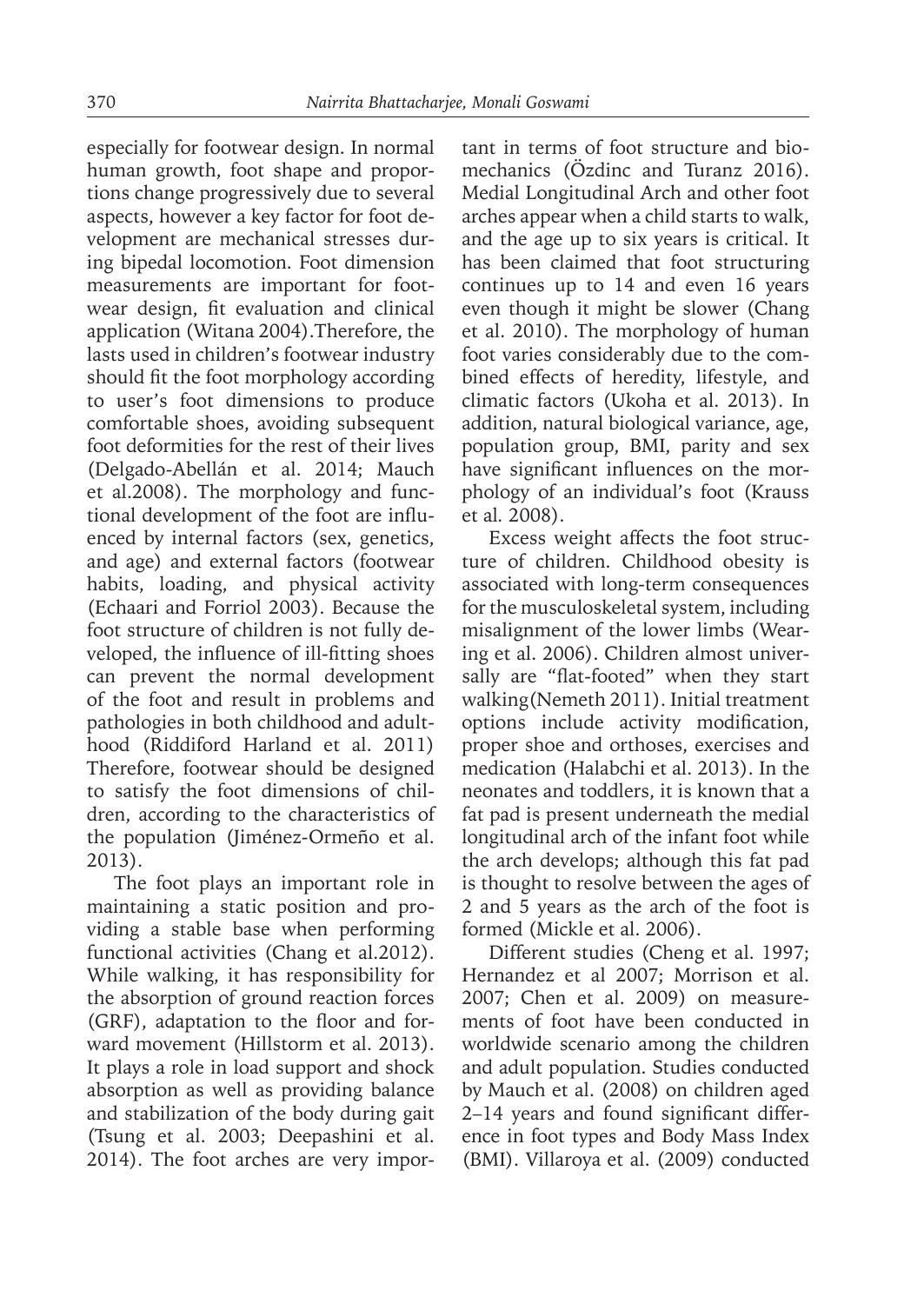studies on obese children/adolescents aged 9 to 16.5 years in Zaragoza where they found that obese children have lower footprint angle and higher Chippaux-Smirak Index. Studies has been conducted by Bari et al. (2010) examined foot anthropometry data of Malaysian preschool children of 5 and 6 years old and found that there were significant relationships among all the foot anthropometric measurements. The study also found that there was a significant difference between the length and width of the right and left foot. Jiménez Ormeno et al. (2013) compared the foot morphology of Spanish school children of 6 to 12 years old based on their Body Mass Index and found that significant differences were found between normal weight and overweight children for all variables, except for the arch height. Studies conducted by Sacco et al. (2015) showed a higher Chippaux-Smirak index of Brazilian children compared to German children. Abledu et al. (2015) obtained bilateral foot prints from Ghanainan students aged between 18–30 years and found footprint dimensions (i.e. T1, T2, T3, T4, T5, Breadth at ball, Breadth at heel and Heel Ball Index) showed no statistically significant differences between left and right footprints in females but in males all dimensions except BAB, BAH and HB index showed statistically significant difference between left and right footprints. Sexual differences were observed between male and female footprints for all dimensions. Studies has been conducted by Hazzaa et al. (2015) on Egyptian children ranged in age from 8 to 14 years found that flatfoot was not affected by age in both sexes but flatfoot was more in boys than girls. Studies conducted by Ozdinc and Turan (2016) found that the difference between age, height, weight and body mass index between the two groups of Turkish girls was insignificant. Positive correlations were found between body mass index and foot length, metatarsal width, heel width, and medial longitudinal arch contact width and halluxvalgus angle; between ballet starting age and metatarsal width, heel width; between duration of training and foot length, metatarsal width and halluxvalgus angle.

Studies on foot morphology and its association with height, weight and BMI are scanty among the pre-school children of Bengali Hindu ethnic population. Therefore this study is an endeavour to assess the morphological differences in anthropometric measurements on footprints among the preschool children and examine its association with height, weight and BMI. The present study also accentuates on the sexual differences in footprint measurements among the studied population and identifies the prevalence of flatfoot among the studied population

# **Materials and Methods**

The study was carried out among 160 pre-school children (80 boys and 80 girls), aged 3 to 6 years of two schools located at Raspunjee and Bakhrahat, under South 24 Parganas, West Bengal. Each age-group comprises of 40 children (20 boys and 20 girls). The study participants were healthy and free from any apparent symptomatic deformity of the foot. Participants with major medical diseases such as diabetes mellitus, diseases in heart, liver and kidney and cerebral palsy that could affect physical fitness were not included. Participants with musculo-skeletal disorders (such as clubfoot, limb deficiency and leg length discrepancy) and recent lower limb inju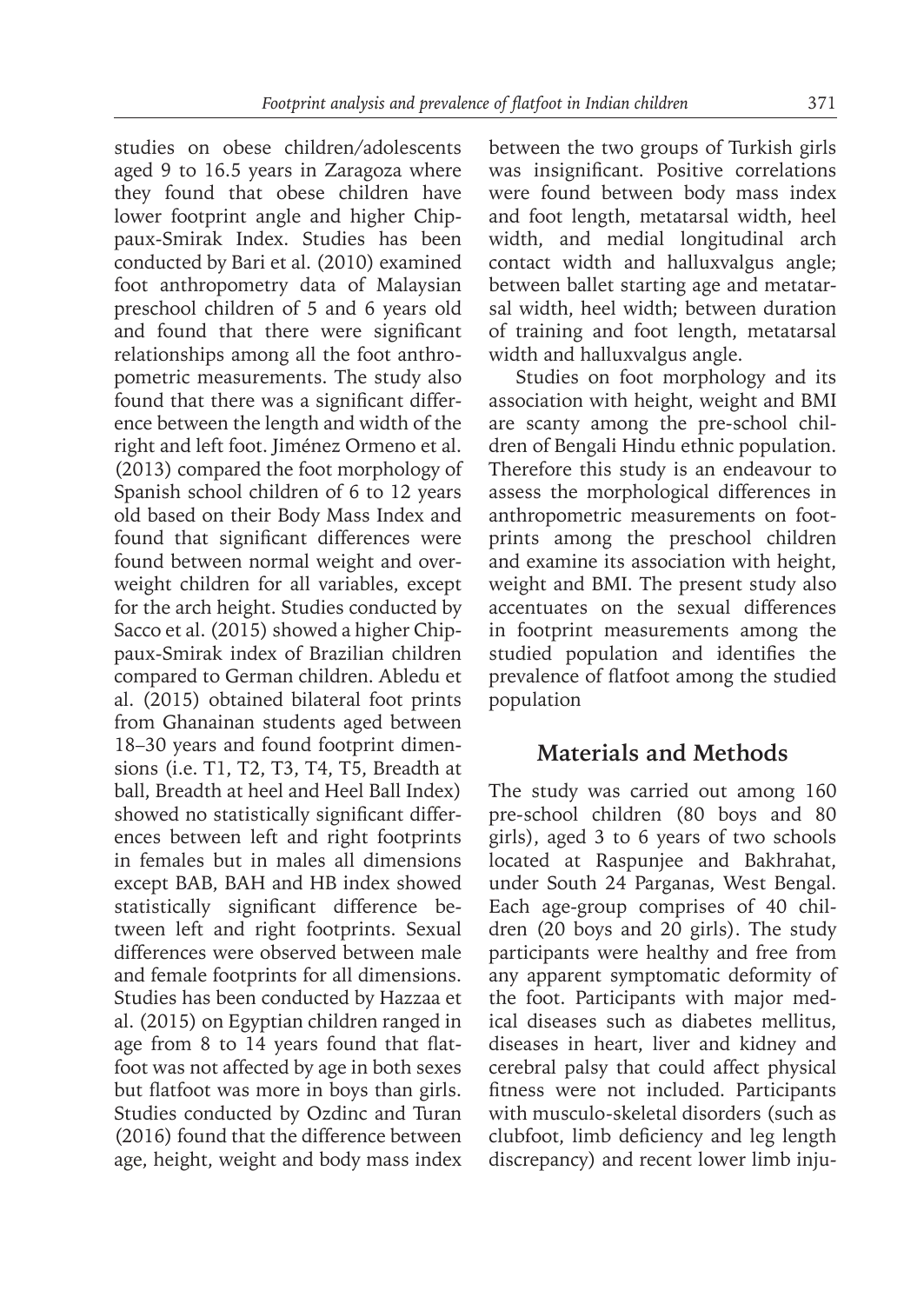ries or disorders in the foot bones which affect footprint measurements were excluded from the study. Participation in the study was voluntary and entirely based on written informed consents. School authorities and respective parents were previously informed of the study and written informed consent were obtained to confirm the participation of their children. Informed consent from the school authorities and respective guardians were obtained.

Three hundred and twenty bilateral foot prints were obtained from the study participants using ink stamp pad. After cleansing their feet, the participants were requested to step their soles on the inkpad with minimal pressure and then the inked foot was transferred onto a plain

white A4 size paper kept aside on a flat surface. A total of 11 measurements comprising of eight length dimensions and three breadth dimensions were obtained from left and right foot prints of each participants (Abledu et al, 2015; Jimenez-Ormeno et al, 2013). The contour has been drawn on the footprints accordingly. Weight and height has been measured following standard technique (Mukerji et al. 2007*)* using portable weighing machine and Martin's Anthropometer with rod compass.

The following measurements were taken on each footprint (Fig. 1a, Fig. 1b). The foot morphology measurements conducted on the foot prints were:

a) Foot length – The direct distance from the *pternion* point to the most anteri-



Fig. 1. Diagram of foot showing the landmarks and measurements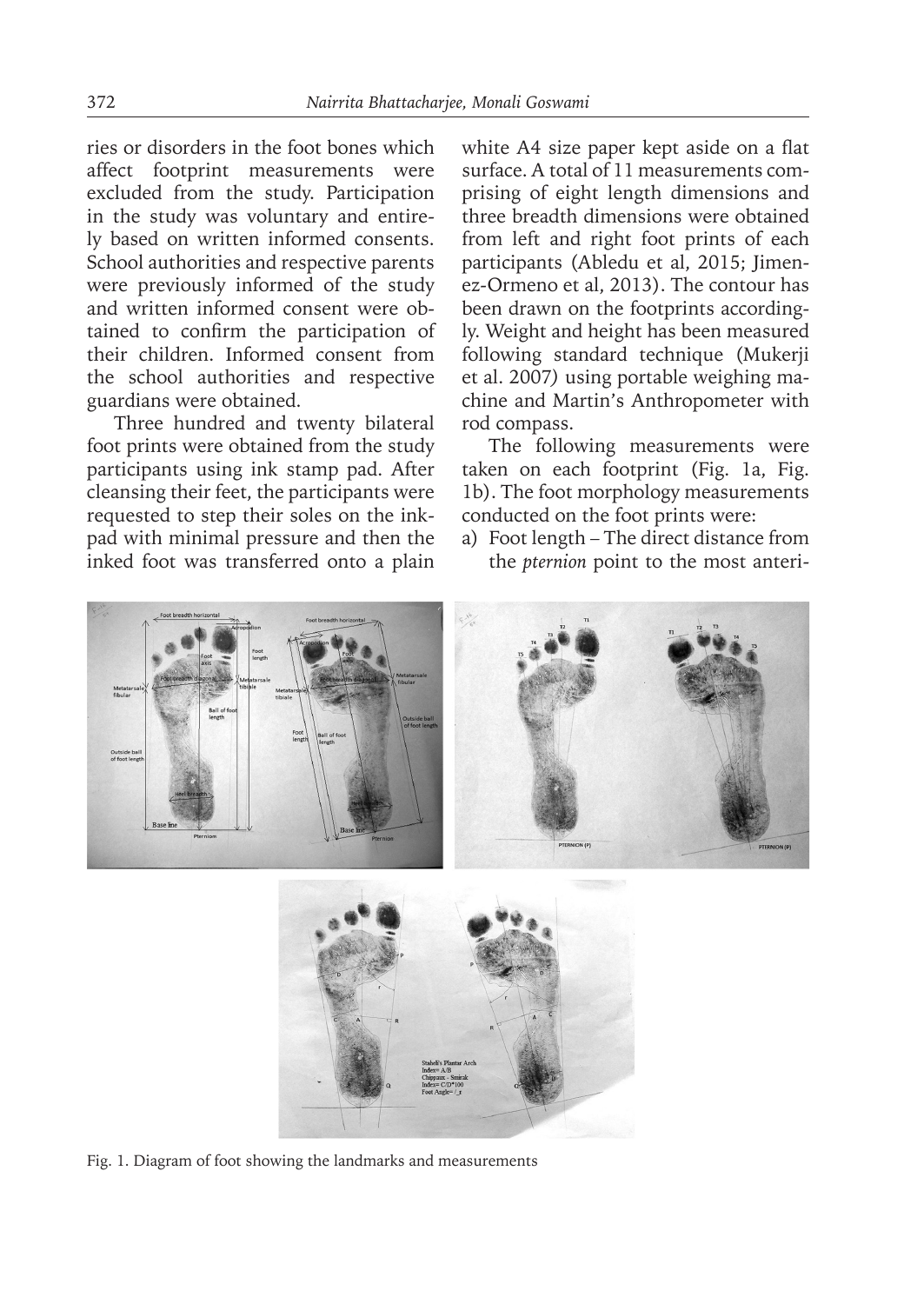or point of the longest toe (first or second) measured parallel to the foot axis

- b) Ball of foot length The distance from the end of the heel to *the metatarsal tibiale* measured parallel to the foot axis
- c) Outside ball of foot length The distance from the end of the heel to the *metatarsal fibular*e measured parallel to the foot axis,
- d) Foot breadth diagonal The distance between the *metatarsal tibiale* and *metatarsal fibulare* of the ball cross section projected to the standing surface,
- e) Foot breadth horizontal The horizontal distance between *metatarsal tibiale* to *metatarsal fibular*e
- f) Heel breadth The breadth of position at 16% foot length straight from the *pternion* point to toe
- g) T1 Length measurement taken from the *pternion* to the most anterior point of toe 1
- h) T2 Length measurement taken from the *pternion* to the most anterior point of toe 2
- i) T3 Length measurement taken from the *pternion* to the most anterior point of toe 3
- j) T4 Length measurement taken from the *pternion* to the most anterior point of toe 4
- k) T5 Length measurement taken from the *pternion* to the most anterior point of toe 5

The foot axis has been considered as the line passing from *the pternion* to the tip of the second toe and the base line has been drawn extending from the *pternion* in both medial and lateral directions. Foot axis is perpendicular to the base line (Fig. 1).

The Staheli's Plantar Arch Index and Chippaux-Smirak Index (Sacco et al. 2015) were calculated (Fig. 1).

- a) Staheli's Plantar Arch Index (SPAI) Calculated as the ratio of the support width of the central region to the foot and of the heel region of the foot.
- b) Chippaux-Smirak Index (CSI) Calculated as the ratio between the smallest length of midfoot and the largest length of the metatarsal head region

Angular measurement include foot angle (Nikolaidu and Boudolos, 2006).

a) Foot angle – Obtained by calculating the angle of the first medial tangential line that connects the medial edges of the first metatarsal head and the heel and the second line that connects the first metatarsal head and innermost point of longitudinal arch region on the footprint (Fig. 1).

# **Statistical Analysis**

The data obtained were computed and analyzed using Statistical Package for Social Science (SPSS, version 18) computer software. Footprint measurements were compared for bilateral and sex differences using paired and unpaired t tests respectively. Since there were no significant differences between the measures of the left foot and right foot, subsequent analysis and results obtained were made with mean values between both feet (Jimenez-Ormeno et al. 2013). This was followed by descriptive statistical analysis for all the variables studied, grouping the children in different weight category (Underweight, healthy, Overweight) according to Body Mass Index (BMI) and comparing the children development of the morphology of the foot as for the weight category. A one way ANOVA (three weight levels) was utilized to compare the foot in the three weight groups. Karl Pearson's correlation coefficient was de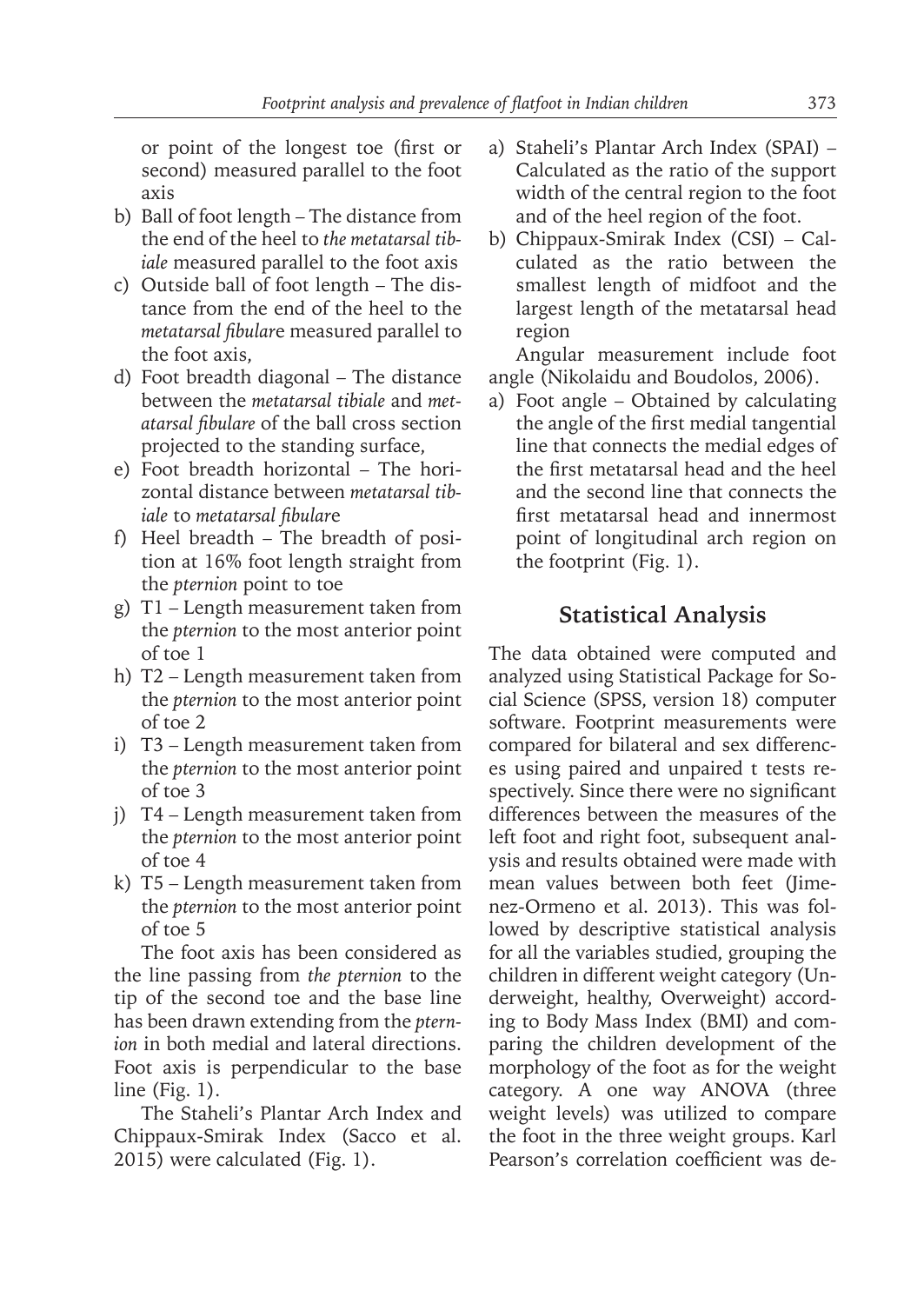rived to find correlation between height, weight and foot dimensions. A *p* value of <0.05 was considered to be statistically significant, while *p*≥0.05 was considered to be statistically not significant.

Cut off BMI Values used for the classification of weight status were as followed:

- Underweight when BMI was less than 5th percentile.
- Healthy weight when BMI was from 5<sup>th</sup> percentile but less than 85<sup>th</sup> percentile.
- Overweight when BMI was from  $85<sup>th</sup>$ percentile but less than 95th percentile.
- Obese then BMI was equal to or greater than 95th perecentile.

Classification of foot according to foot angle (Nikolaidu and Boudolas 2006) were as followed:

– Flatfoot – From 0 degree to 29.9 degree.

- Low flat foot From 30.0 degree to 34.9 degree.
- Borderline From 35.0 degree to 41.9 degree.
- No flat foot Greater than equal to 42.0 degree.

#### **Results**

Descriptive statistics for the foot measurements, foot angle and plantar arch indices of left and right feet of both boys and girls are presented in Table 1. An independent t-test was performed but no significant difference was observed between the measures of the left foot and right foot. Thus bilateral asymmetry is not present and subsequent analyses were made with mean values between both the feet as representative of each child's foot measures.

Table 2 shows the difference between male and female footprint dimensions.

|                                     |               | Boys $(n-80)$ |           | Girls (n-80)  |               |                 |  |  |
|-------------------------------------|---------------|---------------|-----------|---------------|---------------|-----------------|--|--|
| Foot print measure-<br>ments        |               | Mean (SD)     |           | Mean (SD)     |               |                 |  |  |
|                                     | Left          | Right         | p-value   | Left          | Right         | <i>p</i> -value |  |  |
| Foot Length (cm)                    | 16.29(1.35)   | 16.20 (1.46)  | <b>NS</b> | 16.15(1.32)   | 16.13 (1.32)  | <b>NS</b>       |  |  |
| Foot Breadth diagonal<br>(cm)       | 6.62(0.54)    | 6.57(0.53)    | <b>NS</b> | 6.41(0.50)    | 6.43(0.52)    | <b>NS</b>       |  |  |
| Foot Breadth horizon-<br>tal (cm)   | 6.47(0.54)    | 6.44(0.54)    | <b>NS</b> | 6.27(0.46)    | 6.27(0.47)    | <b>NS</b>       |  |  |
| Ball of Foot Length<br>(cm)         | 12.06(1.13)   | 12.03 (1.09)  | <b>NS</b> | 11.82 (0.96)  | 11.86 (1.04)  | <b>NS</b>       |  |  |
| Outside ball of Foot<br>Length (cm) | 10.62(0.96)   | 10.73 (1.02)  | <b>NS</b> | 10.56(0.91)   | 10.61(0.90)   | <b>NS</b>       |  |  |
| Heel breadth (cm)                   | 3.55(0.39)    | 3.52(0.34)    | <b>NS</b> | 3.47(0.32)    | 3.49(0.37)    | <b>NS</b>       |  |  |
| $T1$ (cm)                           | 16.35(1.33)   | 16.32 (1.37)  | <b>NS</b> | 16.17(1.27)   | 16.12 (1.32)  | <b>NS</b>       |  |  |
| $T2$ (cm)                           | 16.18(1.40)   | 16.14 (1.40)  | <b>NS</b> | 16.00(1.33)   | 16.02 (1.30)  | <b>NS</b>       |  |  |
| $T3$ (cm)                           | 15.68 (1.34)  | 15.66 (1.35)  | <b>NS</b> | 15.47(1.25)   | 15.52 (1.23)  | <b>NS</b>       |  |  |
| $T4$ (cm)                           | 14.93 (1.24)  | 14.92 (1.28)  | <b>NS</b> | 14.68 (1.16)  | 14.74 (1.12)  | <b>NS</b>       |  |  |
| $T5$ (cm)                           | 13.94(1.16)   | 13.94 (1.17)  | <b>NS</b> | 13.71 (1.07)  | 13.77 (1.06)  | <b>NS</b>       |  |  |
| Foot Angle (Degree)                 | 26.01 (11.03) | 28.30 (12.49) | <b>NS</b> | 28.31 (11.81) | 29.40 (11.88) | <b>NS</b>       |  |  |
| <b>SPAI</b>                         | 0.85(0.27)    | 0.82(0.24)    | <b>NS</b> | 0.84(0.23)    | 0.81(0.21)    | <b>NS</b>       |  |  |
| <b>CSI</b>                          | 41.39 (13.17) | 40.15(13.17)  | <b>NS</b> | 39.75 (12.26) | 40.31 (11.12) | <b>NS</b>       |  |  |

Table 1. Mean and standard deviations of footprint measurements stratified by sex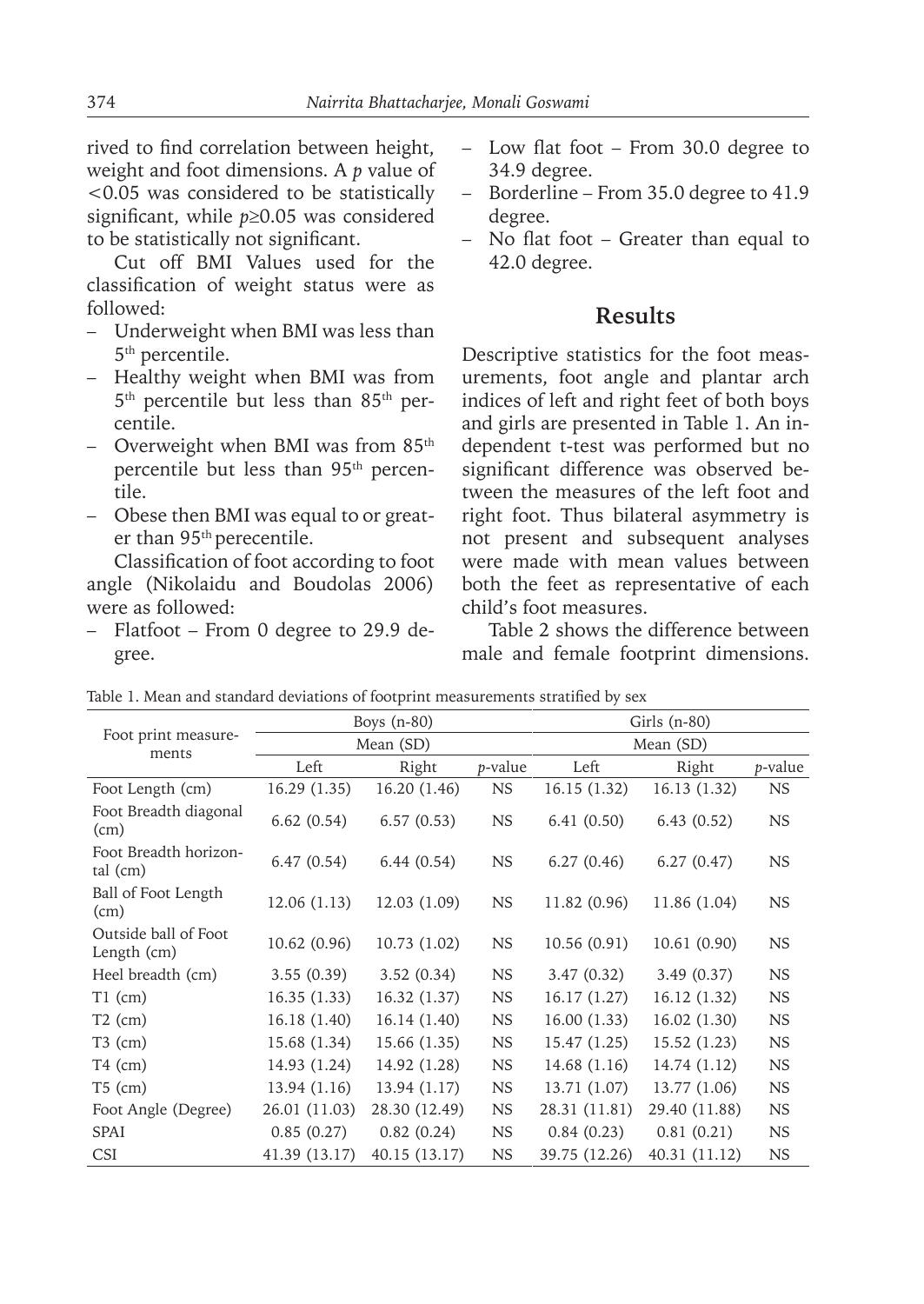| Footprint measurement            | Boys $(n-80)$ mean $(SD)$ | Girls (n-80) mean (SD) |  |  |  |  |  |  |  |
|----------------------------------|---------------------------|------------------------|--|--|--|--|--|--|--|
| Foot Length (cm)                 | 16.24 (1.38)              | 16.14 (1.32)           |  |  |  |  |  |  |  |
| Foot Breadth diagonal (cm)       | 6.55(0.64)                | 6.42(0.49)             |  |  |  |  |  |  |  |
| Foot Breadth horizontal (cm)     | $6.46(0.53)$ *            | $6.27(0.45)$ *         |  |  |  |  |  |  |  |
| Ball of Foot Length (cm)         | 12.05(1.09)               | 11.85 (0.97)           |  |  |  |  |  |  |  |
| Outside ball of Foot Length (cm) | 10.67(0.94)               | 10.58 (0.86)           |  |  |  |  |  |  |  |
| Heel breadth (cm)                | 3.53(0.35)                | 3.48(0.32)             |  |  |  |  |  |  |  |
| $T1$ (cm)                        | 16.34 (1.34)              | 16.15(1.28)            |  |  |  |  |  |  |  |
| $T2$ (cm)                        | 16.15(1.39)               | 16.01(1.31)            |  |  |  |  |  |  |  |
| $T3$ (cm)                        | 15.67 (1.34)              | 15.50 (1.23)           |  |  |  |  |  |  |  |
| $T4$ (cm)                        | 14.92 (1.25)              | 14.71 (1.13)           |  |  |  |  |  |  |  |
| $T5$ (cm)                        | 13.94 (1.16)              | 13.73 (1.04)           |  |  |  |  |  |  |  |
| Foot Angle (Degree)              | 27.10 (10.65)             | 29.10 (10.52)          |  |  |  |  |  |  |  |
| <b>SPAI</b>                      | 0.83(0.23)                | 0.82(0.20)             |  |  |  |  |  |  |  |
| <b>CSI</b>                       | 40.76 (12.54)             | 40.12 (10.91)          |  |  |  |  |  |  |  |

Table 2. Sexual differences in footprint measurements

\**p*<0.05.

Apart from foot breadth horizontal (*p*<0.05), all the footprint dimensions, foot angle, plantar arch indices (SPAI and CSI) showed no statistically significant differences between the boys and girls.

The results of the correlation between height, weight and all footprint measurements, foot angle, SPAI and CSI are presented in Table 3. In boys, all the footprint measurements showed significant positive correlation with both height and weight (*p*<0.05) and SPAI showed significant negative correlation with both height and weight (*p*<0.05). CSI showed statistically significant negative correlation with height  $(p<0.05)$  and negative correlation (not statistically significant) with weight.Similar results were also observed among the girl participants.

Figure 2 shows the percentage distribution of weight status among the studied children stratified by sex. The prevalence (overall age and sex combined) of underweight children was 31.9%,

Table 3. Pearson's correlation (r) between height weight foot measurements, foot angle and Plantar Arch Indices stratified by sex

| Vari-<br>ables | ength.<br>ー<br>Foot<br>$\text{cm}$ | $\binom{m}{n}$<br><b>Breadth</b><br>Jiagonal<br>Foot | $\widehat{\text{cm}}$<br>Foot Breadth<br>Horizontal | $\binom{m}{n}$<br>of Foot<br>ength<br>Ball | $\binom{m}{n}$<br>$\mathfrak{b}$<br>Ball<br>Foot Length<br>Outside | $\binom{m}{m}$<br><b>Breadth</b><br>Heel | $\binom{m}{k}$<br>$\Gamma$ | $\binom{m}{m}$<br>$\Gamma$ | $\widehat{\text{cm}}$<br>T3 | $\widehat{\mathrm{(m)}}$<br>T <sub>4</sub> | (m)<br>Г5 | ಕೆ<br>Angle<br>gree)<br>Foot. | SPAI                                                                                                                  | CSI      |
|----------------|------------------------------------|------------------------------------------------------|-----------------------------------------------------|--------------------------------------------|--------------------------------------------------------------------|------------------------------------------|----------------------------|----------------------------|-----------------------------|--------------------------------------------|-----------|-------------------------------|-----------------------------------------------------------------------------------------------------------------------|----------|
|                |                                    |                                                      |                                                     |                                            |                                                                    |                                          | <b>Boys</b>                |                            |                             |                                            |           |                               |                                                                                                                       |          |
| Height         |                                    | $0.90^*$ $0.65^*$ $0.77^*$                           |                                                     |                                            |                                                                    |                                          |                            |                            |                             |                                            |           |                               | $0.88^*$ $0.81^*$ $0.76^*$ $0.91^*$ $0.89^*$ $0.88^*$ $0.88^*$ $0.88^*$ $0.43^*$ $-0.41^*$                            | $-0.40*$ |
| Weight         |                                    |                                                      |                                                     |                                            |                                                                    |                                          |                            |                            |                             |                                            |           |                               | $0.75^*$ $0.64^*$ $0.78^*$ $0.72^*$ $0.68^*$ $0.73^*$ $0.75^*$ $0.74^*$ $0.73^*$ $0.74^*$ $0.76^*$ $0.25^*$ $-0.23^*$ | $-0.21$  |
| Girls          |                                    |                                                      |                                                     |                                            |                                                                    |                                          |                            |                            |                             |                                            |           |                               |                                                                                                                       |          |
| Height         |                                    | $0.86*0.69*$                                         |                                                     |                                            |                                                                    |                                          |                            |                            |                             |                                            |           |                               | $0.70^*$ $0.83^*$ $0.79^*$ $0.61^*$ $0.86^*$ $0.87^*$ $0.84^*$ $0.84^*$ $0.84^*$ $0.33^*$ $-0.39^*$                   | $-0.33*$ |
| Weight         | $0.74*$                            | $0.68*$                                              | $0.72*$                                             | $0.71*$                                    |                                                                    |                                          |                            |                            |                             |                                            |           |                               | $0.68*$ $0.70*$ $0.74*$ $0.75*$ $0.74*$ $0.76*$ $0.74*$ $0.22*$ $-0.23*$                                              | $-0.18$  |

SPAI – Staheli's Plantar Arch Index; CSI- Chippaux-Smirak Index; \**p*<0.05.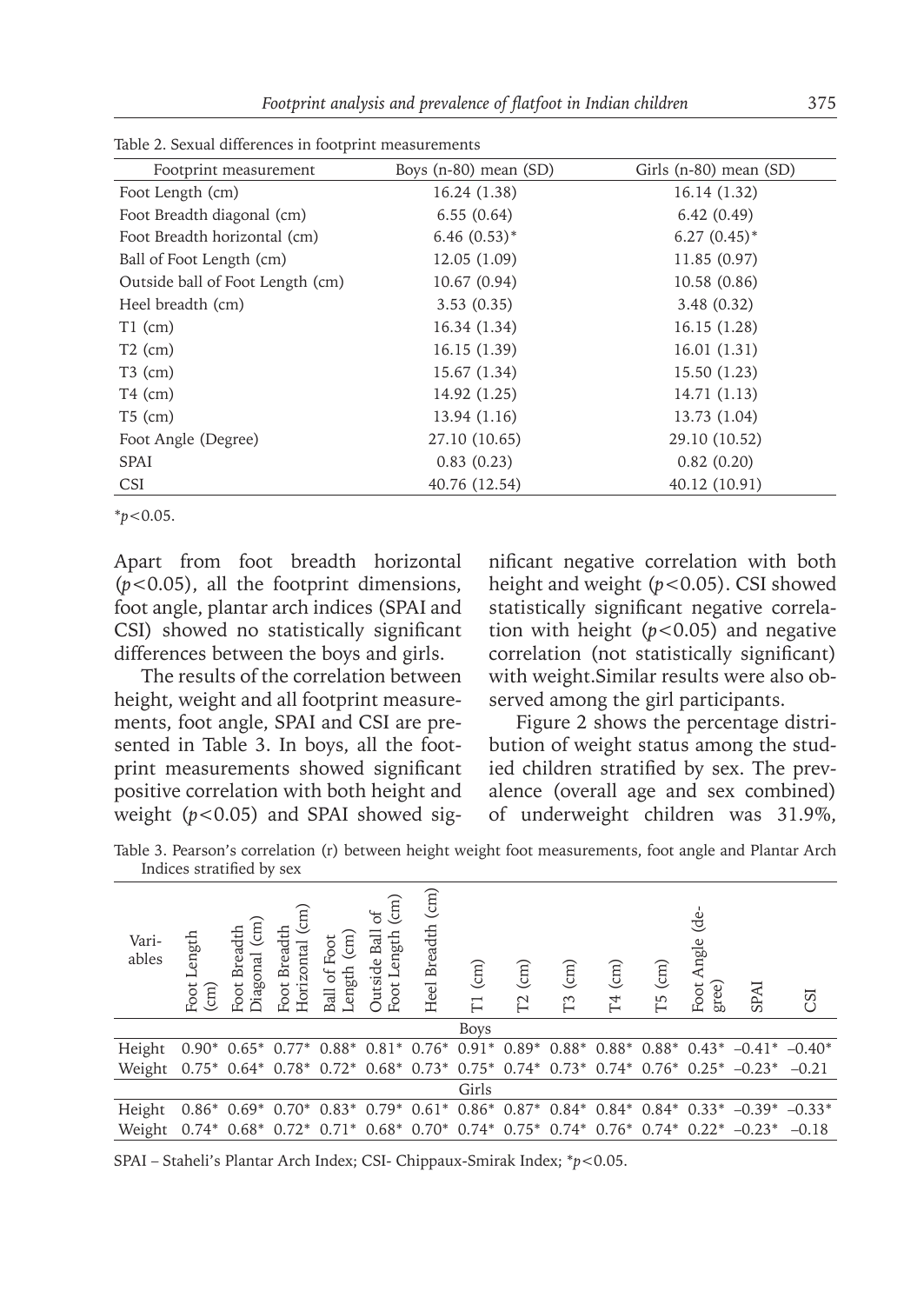

Fig. 2. Percentage distribution of weight status in the study sample

Healthy weight 56.9% and Overweight 11.2% is also reflected in the figure.

A morphological difference in the foot according to the weight status is presented in Table 4. The overweight weight category represents both the overweight and obese children. Morphological measurements of the foot increase differently depending on weight category i.e. overweight children have larger feet than healthy weight children and healthy weight children have greater foot dimensions than their underweight counterparts.

Comparison by weight category with foot measures shows significant differences between the underweight, healthy weight and overweight children in all variables (*p*<0.05) except foot angle, SPAI and CSI. Moreover CSI was greater in overweight children, SPAI in underweight children and foot angle in healthy weight children.

The prevalence of flat footedness stratified by sex is presented in Figure 3. The prevalence of flatfoot was higher among the boys (62.5%) than the girls

|                                  | Weight status $(n-160)$ |                 |                 |  |  |  |  |
|----------------------------------|-------------------------|-----------------|-----------------|--|--|--|--|
| Footprint measurements           | Underweight             | Healthy Weight  | Overweight      |  |  |  |  |
|                                  | Mean (SD)               | Mean (SD)       | Mean (SD)       |  |  |  |  |
| Foot Length (cm)                 | $15.71(1.21)$ *         | $16.25(1.32)^*$ | $17.23(1.23)^*$ |  |  |  |  |
| Foot Breadth diagonal (cm)       | $6.30(0.43)$ *          | $6.50(0.60)$ *  | $6.93(0.55)$ *  |  |  |  |  |
| Foot Breadth horizontal (cm)     | $6.14(0.40)$ *          | $6.40(0.48)$ *  | $6.80(0.55)*$   |  |  |  |  |
| Ball of Foot Length (cm)         | $11.61(0.92)$ *         | $12.00(1.04)$ * | $12.68(0.95)$ * |  |  |  |  |
| Outside ball of Foot Length (cm) | $10.32 (0.79)^*$        | $10.68(0.90)$ * | $11.25(0.88)$ * |  |  |  |  |
| Heel breadth (cm)                | $3.37(0.30)$ *          | $3.52(0.31)^*$  | $3.82(0.36)$ *  |  |  |  |  |
| $T1$ (cm)                        | $15.79(1.15)^*$         | $16.30(1.32)^*$ | $17.21(1.31)^*$ |  |  |  |  |
| $T2$ (cm)                        | $15.60(1.19)$ *         | $16.14(1.32)^*$ | $17.13(1.30)^*$ |  |  |  |  |
| $T3$ (cm)                        | $15.13(1.15)^*$         | $15.65(1.26)$ * | $16.58(1.21)$ * |  |  |  |  |
| $T4$ (cm)                        | $14.37(1.05)^*$         | $14.88(1.19)^*$ | $15.77(1.03)^*$ |  |  |  |  |
| $T5$ (cm)                        | $13.44(0.98)$ *         | $13.88(1.10)*$  | $14.71(0.93)$ * |  |  |  |  |
| Foot Angle (Degree)              | 26.92 (11.02)           | 28.71 (10.40)   | 27.97 (10.65)   |  |  |  |  |
| <b>SPAI</b>                      | 0.84(0.22)              | 0.82(0.22)      | 0.82(0.19)      |  |  |  |  |
| <b>CSI</b>                       | 40.27 (11.19)           | 40.52 (12.50)   | 40.56(9.41)     |  |  |  |  |

Table 4. Association of footprint measurement with weight status (results of ANOVA)

\**p*<0.05.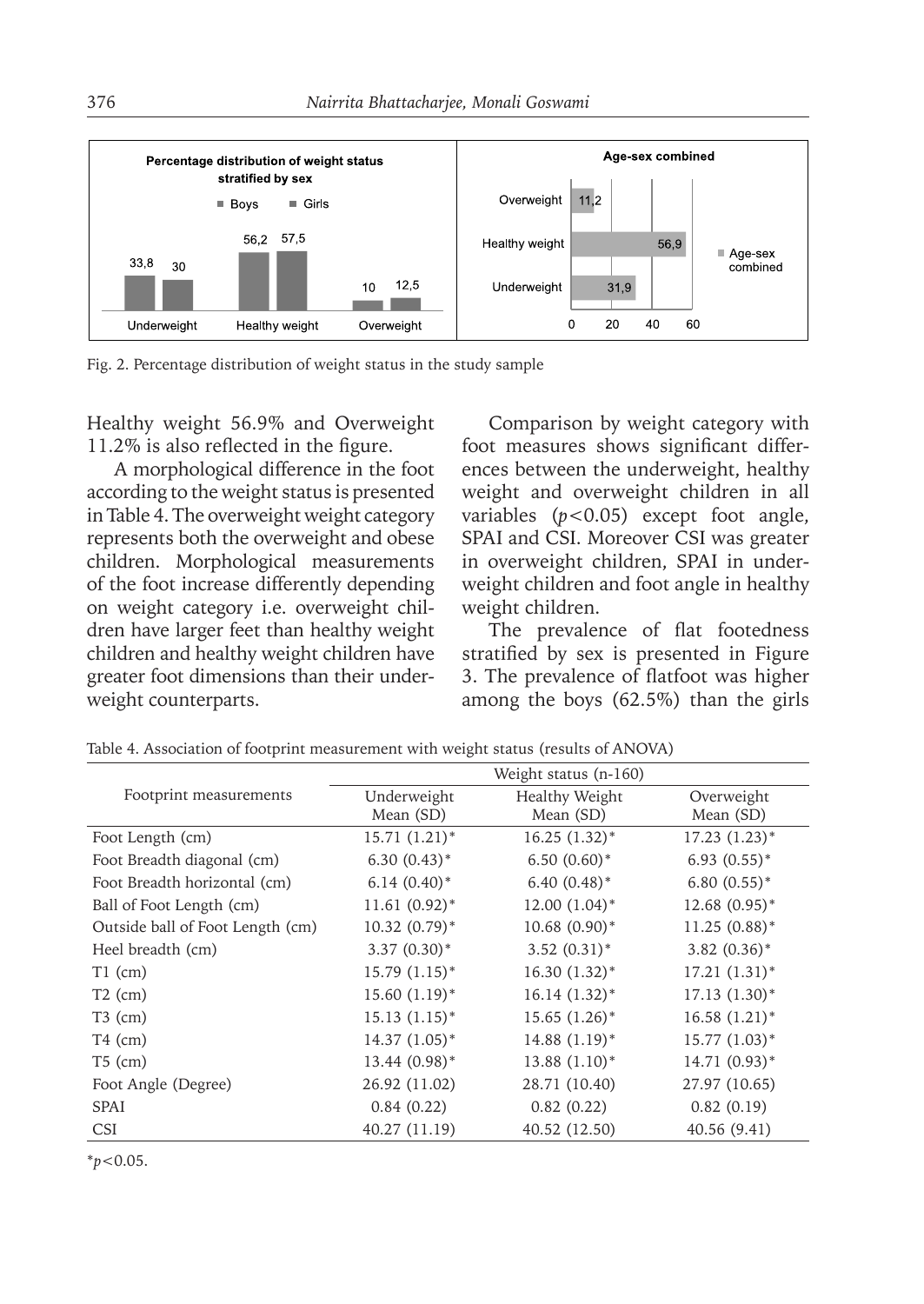

Fig. 3. Prevalence of flatfoot among the studied population

(52.5%). However Figure 3 reveals that overall (age & sex combined) 57.5% of the children were flatfoot, 10.6% were low flatfoot, 21.9% were in the borderline and 10% were with no flatfoot.

### **Discussions**

The results of the present study indicated that there were no significant differences between the measures of the left foot and right foot. This finding is in accordance with the studies conducted by Jimenez-Ormeno et al. 2013; Mauch et al.2008a, 2008b;Hemy et al. 2013. Conversely, various studies have reported the existence of asymmetry in different footprint dimensions (Ukoha 2013; Krishan 2008; Moorthy 2014; Abledu et al. 2015), suggesting that left and right feet of the same individual may not make identical footprints.

Descriptive statistical analysis for all the variables studied showed that except foot breadth horizontal, there was no statistically significant difference between the boys and the girls. The present finding is in contrast with Abledu et al.(2015), Krauss et al.(2008),Wunderlich et al.(2001), Krishan and Sharma (2007), Krishan et al.(2012), Fessler et al.(2005), Kanchan et al.(2008), Agnihotri et al.(2007a, 2007b) where all the footprint dimensions were significantly greater in boys than girls. However, this study is in consistent with Hernandez et al 2006 where SPAI showed no significant difference in terms of gender.

The height and weight of the children showed a positive correlation with all the footprint measurements in both the males and females. Ozdinc and Turan (2016) showed similar results among the girls taking ballet classes in Turkey.

From the results obtained in the analysis of the morphology of the foot according to weight category, it is found that the feet of underweight children are different from those of healthy weight children. Nonetheless, the feet of healthy weight children differ from those of the overweight children. Thus, the dimensions of the feet were greater in overweight children and were also higher in healthy weight than underweight children, when comparing all the variables of foot measures in three different weight categories, statistically significant results were obtained. This finding is consistent with the general agreement that with increase in BMI, the foot measures also increases (Jimenez-Ormeno et al. 2013; Chen et al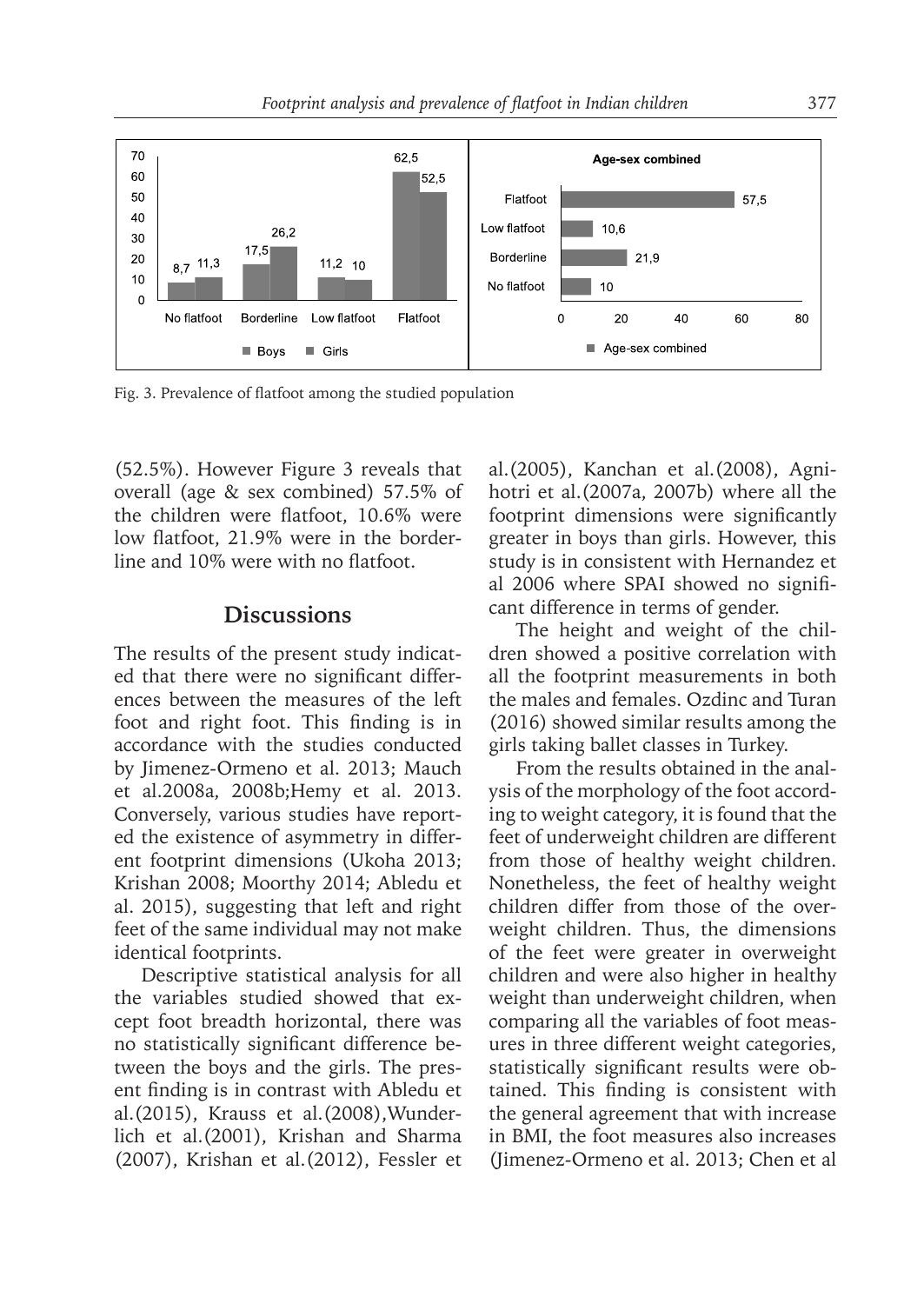2009; Mauch et al. 2008; Morrison et al. 2007; Riddiford et al. 2000).

The present study shows the prevalence of flat footedness in the studied population. The percentage distribution of flatfeet was higher in boys than girls. Our results confirms the findings of Chen et al (2009); Chang et al (2010); (2014); El et al (2006); Gracia et al (1999).

## **Conclusions**

Based on the results of this study, it can be concluded that bilateral asymmetry is not present among the studied participants. Boys and girls foot significantly differ for foot breadth horizontal (*p*<0.05). Morphological measurements of the foot are higher among the boys than girls and it increases with each age-group (except heel breadth in girls) and weight category. Significant difference exists between the foot dimensions of underweight, healthy and overweight participants (*p*<0.05). Thus morphological differences in the foot according to the weight category highlights that overweight children have larger feet than their healthy weight and underweight counterparts. Height and weight has been found to be positively correlated (*p*<0.05) with all the variables except SPAI andCSI (negative correlation at *p*<0.05). Prevalence of flatfoot was observed among the studied population with no statistical difference between the boys and girls.

The results thus provide a podium for intricate studies in the future. With the identification of flatfoot, prognosis can be provided to families and societies for the rectification of flatfoot among the children at an early age.

#### **Acknowledgements**

The authors would like to acknowledge all participants who voluntarily contributed to the success of this study.

### **Authors' contributions**

NB carried out the data acquisition, dataset tabulation, statistical analysis and drafted the manuscript. MG conceived and designed the study, analyzed the data and helped to draft the manuscript.

#### **Conflict of interest**

The authors declare that they have no conflict of interest.

#### **Corresponding author**

Monali Goswami, Department of Anthropology, University of Calcutta, 35 Ballygunge Circular Road, Kolkata, West Bengal, India.

e-mail: goswami\_monali@rediffmail.com

## **References**

- Abledu Jubilant Kwame, AbleduGodfred Kwame, Offei EricBekoe, Antwi Emmanuel Mensah. 2015. Determination of Sex from Footprint Dimensions in a Ghanaian Population. PLOS ONE 10(10):e0139891.
- Agnihotri AK, Purwar B, Googoolybe K, Agnihotri S, Jeebun N. 2007a. Estimation of stature by foot length. J Forensic Leg Med 14:279–83.
- Agnihotri AK, Shukla S, Purwar B. 2007b. Determination of sex from the foot measurements. Internet Journal of Forensic Science 2(1):18.
- Bari Siti Balkis, Othman Mumtazah and Salleh Naimah Mohd. 2010. Foot Anthropometry for Shoe Design among Pre-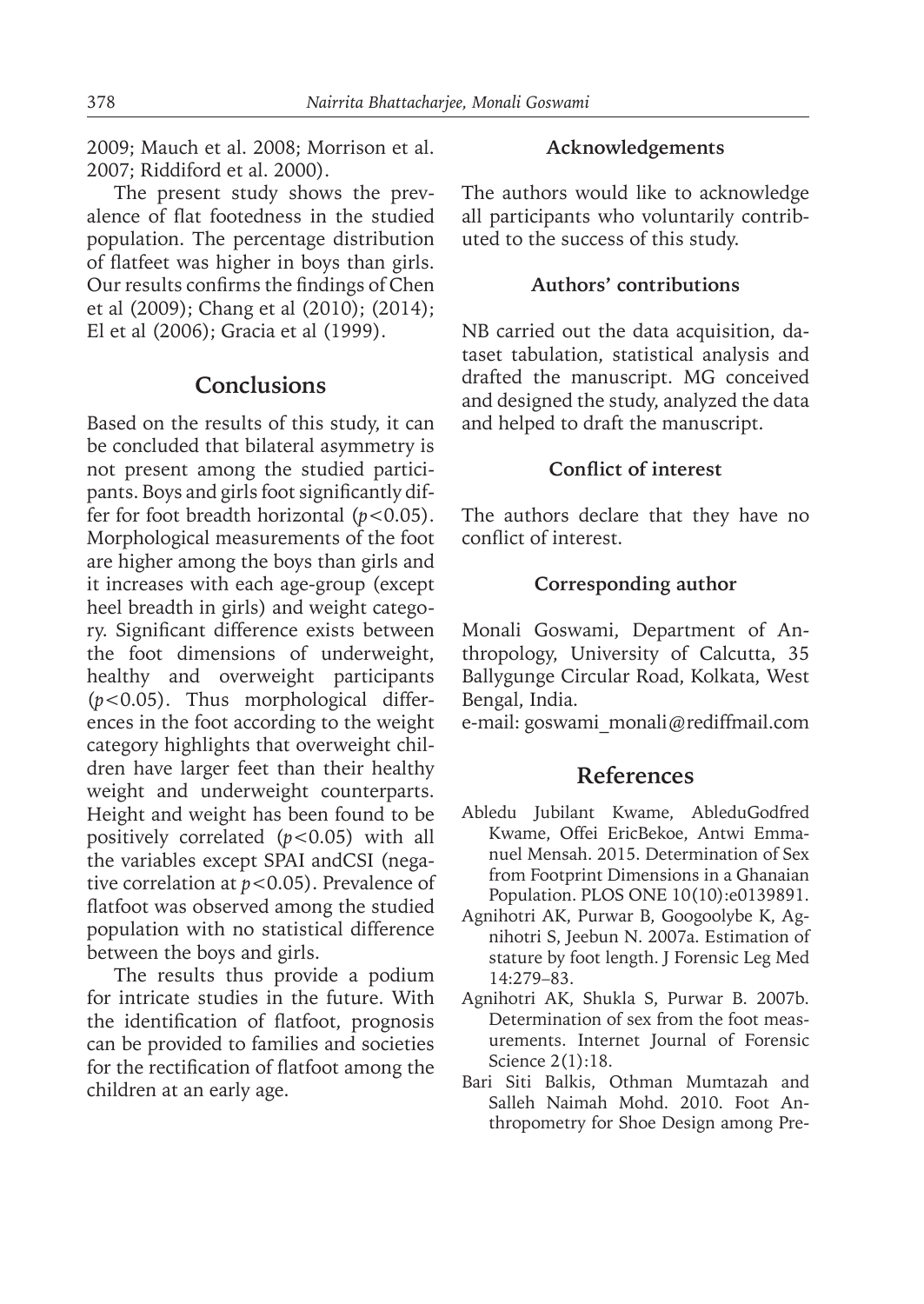school Children in Malaysia. Pertanika J Soc Sci and Hum18(1):69–79.

- Center for Disease Control and Prevention: About Child and Teen BMI. Availabble at: www.cdc.gov/healthyweight/assessing/ bmi/childrens\_bmi/about\_childrens\_ bmi.html.
- Chang CH, Chen YC, Yang WT, Ho PC, Hwang AW, Chen CH, Chang JH, Chang LW. 2014. Flatfoot diagnosis by a unique bimodal distribution of footprint index in children. PLOS ONE 9(12):e115808.
- Chang HW, Lin CJ, Kuo LC, Tsai MJ, Chieh HF, Su FC. 2012. Three dimensional measurement of foot arch in preschool children. Biomed central 10(2):141–6.
- Chang JH, Wang SH, Kuo CL, Shen HC, Hong YW, Lin LC. 2010. Prevalence of flexible flatfoot in Taiwanese school-aged children in relation to obesity, gender and age. Eur J Ped 169:447–52.
- Cheng JC, Leung SS, Leung AK, Guo X, Sher a, Mak AF. 1997. Change of foot size with weight bearing – A study of 2829 children 3 to 18 years of age. Clin Orthop Realte Res 342:123–131
- Chen JP, Chung MJ, Wang MJ. 2009. Flatfoot prevalence and foot dimensions of 5 to 13 year-old children in Taiwan*.* Foot Ankle Int 30(4):326–332.
- Deepashini H, Omar B, Paungmali A, Amaramalar N, Ohnmar H, Leonard J. 2014. An insight into the plantar pressure distribution of the foot in clinical practice: Narrative review*.* Polish Ann Med. Polish Paediatric Society 21:51–56
- Delgado-Abellán L, Aguado X, Jiménez-Ormeño E, Mecerreyes L, Alegre LM. 2014. Foot morphology in Spanish school children according to sex and age. Ergonomics 57(5):787–972.
- Echarri J J, Forriol F. 2003.The development of foot morphology1851 Congolese children from urban and rural areas and relationship between the wearing shoes. J Pediatr Orthop 12(2):141–6
- El O, Akeali O, Kosay C, Kaner B, Arslan Y, Sagol E, Soylev S, Iyidogan D, Cinar N, Peker O. 2006. Flexible flatfoot and relat-

ed factors in primary school children: a report of a screening study. Rheumatol Int 26(11):1050–53.

- Fessler DM, Haley KJ, Lal RD. 2005. Sexual dimorphism in foot length proportionate to stature. Ann Hum Biol 32:44–59.
- Halabchi Farzin, Mazaheri Reza, Mirshahi Maryam, Abbasian Ladan. 2013. Pediatric flexible flatfoot: clinical aspects and algorithmic approach. Iran J Pediatr 23(3):247–260
- Hazzaa Heba H, El-Meniawy Gehan H, Ahmed Safaa E and Bedie Mohamed B. 2015. Correlation between gender and age and flat foot in obese children. Trends Applied Sci Res10(4):207–15.
- Hemy N, Flavel A, Ishak N, Franklin D. 2013. Sex estimation using anthropometry of feet and footprints in a Western Australian Population. Forensic Sci Int 231:402e1–402e6.
- Hernandez Arnold Jose, Kimura Luiz Koichi, Laraya Marcos Henrique Ferreira and Favaro Edimar. 2007. Calculation of Staheli's Plantar Arch Index and prevalence flatfeet: A study with 100 children aged 5–9 years. Acta Ortopedica Brasileira 15:68–71.
- Hillstrom JH, Song J, Kraszewski PA, Hafer FJ, Mootanah R, Dufour BA. 2013. Foot type biomechanics part 1: Structure and function of the asymptomatic foot. Gait Posture 37:445–58.
- Jiménez-Ormeño Ester, Aguado Xavier and Delgado-Abellán Laura andMecerreyes Laura and Alegre Luis M.2013.Foot morphology in normal-weight, overweight, and obese schoolchildren. Eur J Pediatr DOI 10.1007
- Kanchan T, Menezes RG, Moudgil R, Kaur R, Garg RK. 2008. Stature estimation from foot dimensions. Forensic Sci Int 179:241. el-5
- Krauss I, Grau S, Mauch M, Maiwald C, Horstmann T.2008. Sex-related differences in foot shape. Ergonomics 51:1693–709.
- Krishan K. 2008. Estimation of stature from footprint and foot outline dimension in